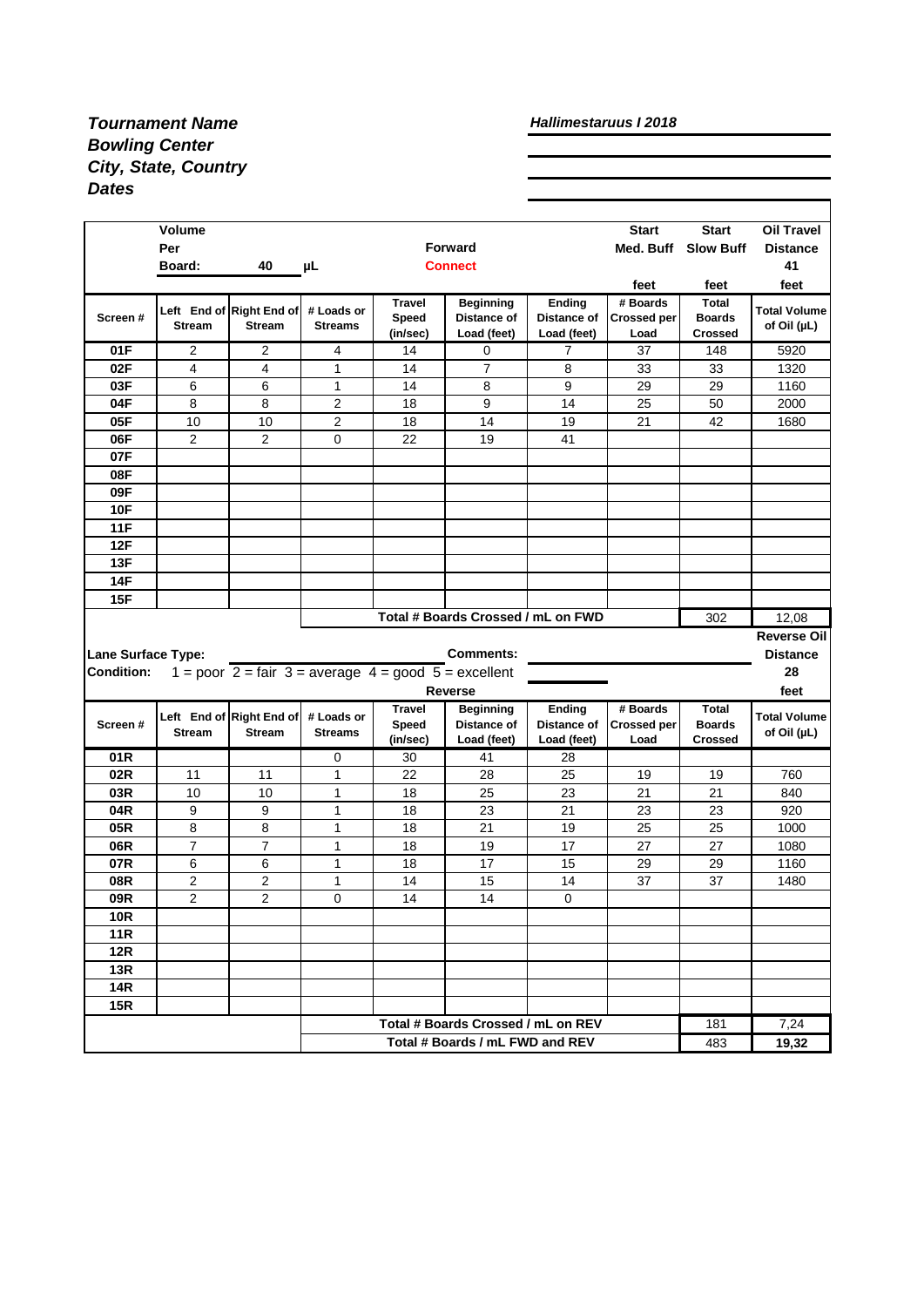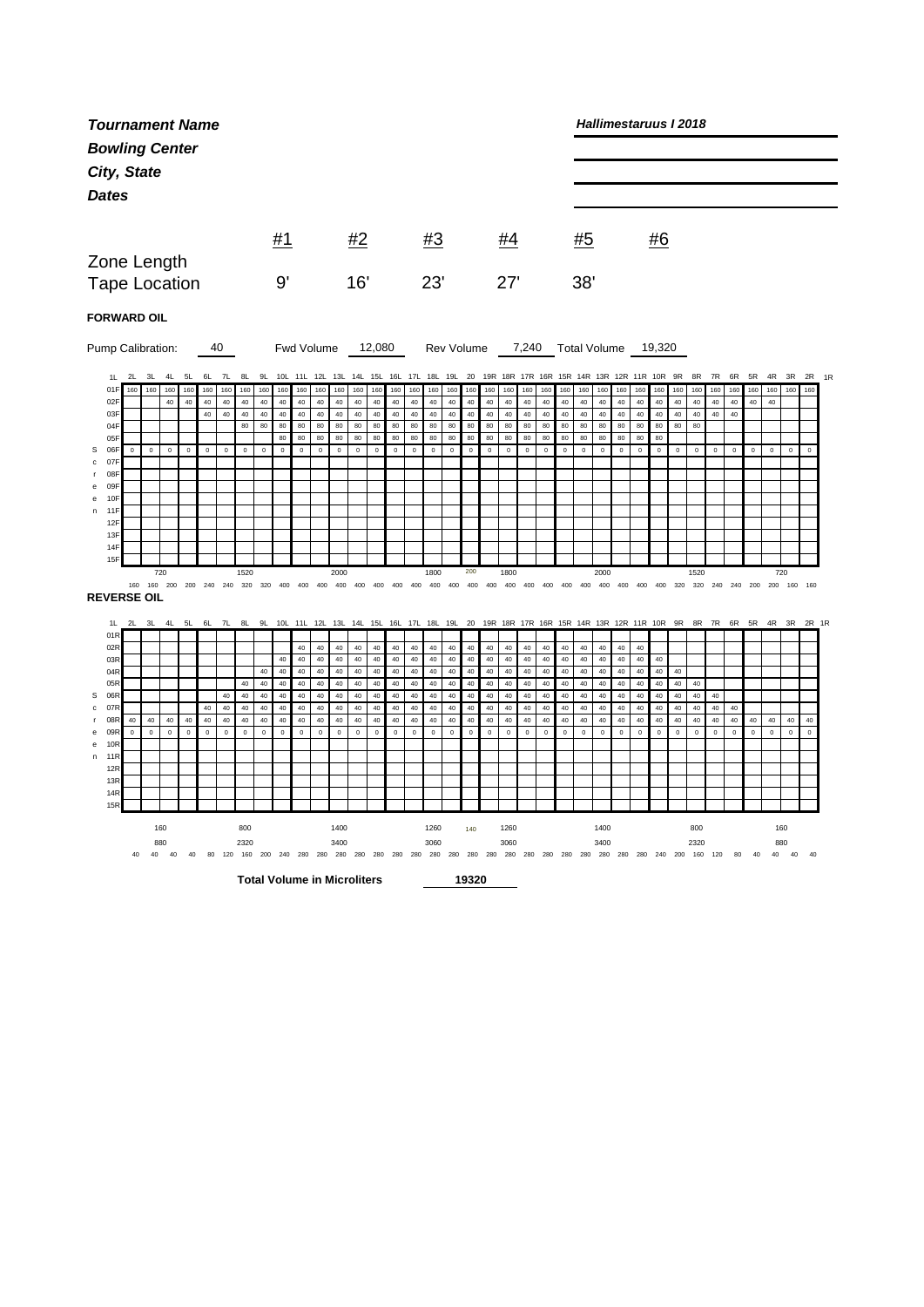| <b>Microliters</b> | Avg. 2-5L |       | Avg. 6-10L   Avg. 11-15L   Avg. 16-20L   Avg. 20-16R   Avg. 15-11R   Avg. 10-6R |        |        |        |       | Avg. 5-2R |
|--------------------|-----------|-------|---------------------------------------------------------------------------------|--------|--------|--------|-------|-----------|
|                    | 220       | 464   | 680                                                                             | 680    | 680    | 680    | 464   | 220       |
| <b>Ratio</b>       | 20:2L     | 20:5L | 20:10L                                                                          | 20:15L | 20:15R | 20:10R | 20:5R | 20:2R     |
|                    | 3,40      | 2,83  | .06                                                                             | 00,    | 1.00   | 1.06   | 2,83  | 3,40      |

## **Hallimestaruus I 2018 Composite Pattern**